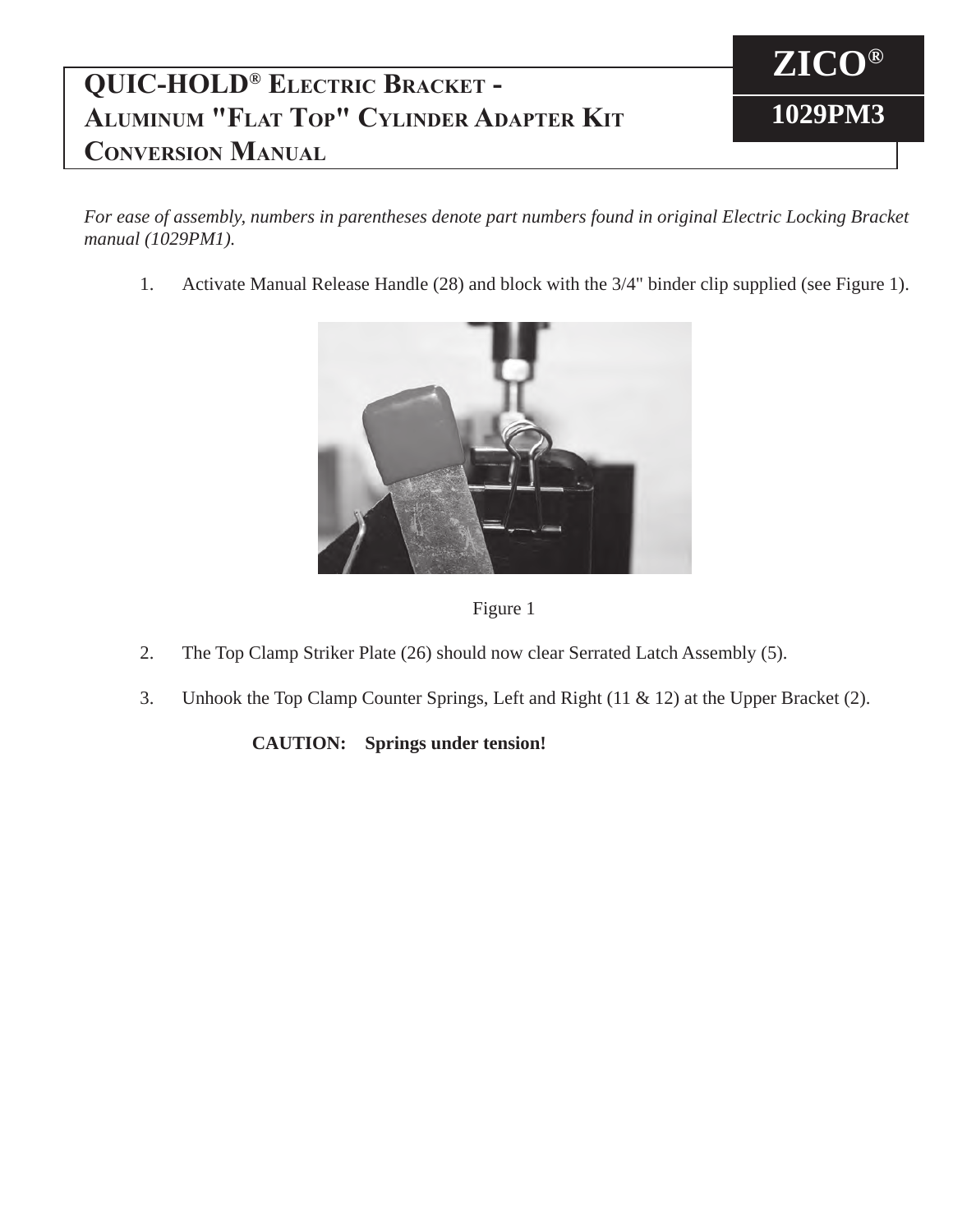4. Loosen and remove the Top Clamp (1) and Top Clamp Pivot Spacers (18) along with the Counter Springs (11 & 12) and their hardware (see Figure 2). Note the location of the Plastic Washers (58).



Figure 2

- 5. Remove the Top Spring clip (59). It will not be used again.
- 6. Remove Cylinder Locator Bumper (6). It will not be used again.
- 7. Install Modified Cylinder Locator Bumper long-end-down, screw in upper hole of spacer, push bumper up to contact Upper Bracket (2) and then tighten (see Figure 3).



Figure 3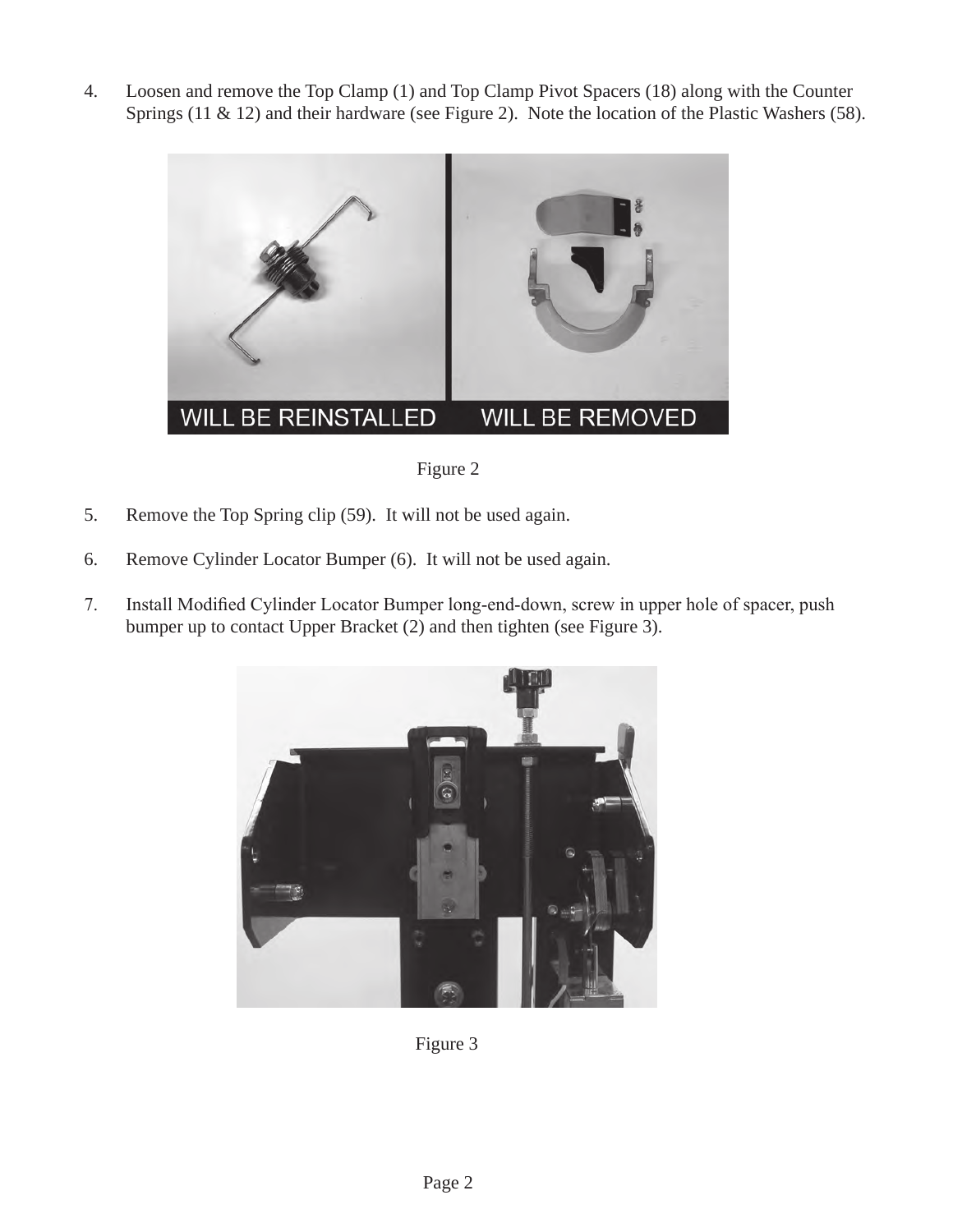8. Install new FHLP-6 Clip in lower hole of spacer using new 1/4-20 x 1" Torx Hd Pan Head Screw, 1/4" Lock washer, 1/4" Flat washer, and 1/4" Fender washer, and then tighten (see Figure 4).



Figure 4

9. Install Modified Top Clamp using the hardware removed from the original clamp, tighten bolts, and reset Counter Springs (11 & 12) (see Figure 5). Check that Modified Top Clamp moves freely.



Figure 5